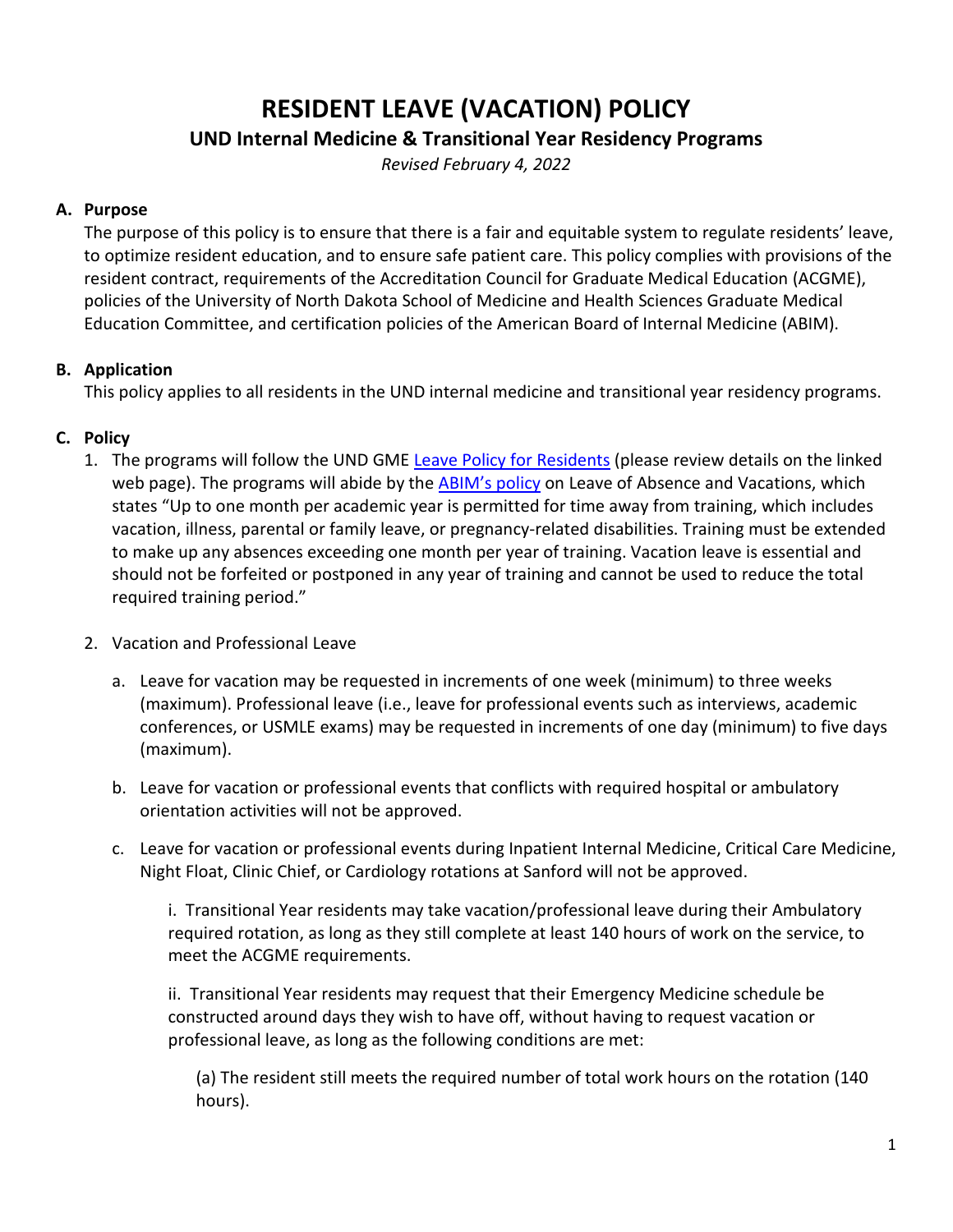(b) The scheduling of these required hours adheres to the rules set by the Emergency Department, of only one 8-hour shift, coinciding with a single attending physician's schedule, per day.

(c) The resident must still have at least one off-duty day scheduled per week they are working, that is separate from their requested days off (i.e., a resident could not request that their days-off be "lumped together" at the beginning/end of the rotation.)

- *d.* A continuous vacation period of more than two weeks is allowable if permission is given by the program director. *(Internal Medicine Residents ONLY, does not apply to Transitional Year Residents.)*
- e. All vacation leave requests should be submitted by April 1 of the preceding academic year. If the specific dates need to be adjusted later, change requests should be submitted by the following quarterly deadlines:

April 30 *(for Leave in July-Sept)* July 31 *(for Leave in Oct-Dec)* October 31 *(for Leave in Jan-March)* January 31 *(for Leave in April-June)*

- f. Requests for professional leave should be made as far in advance as possible, through QGenda. Residents are expected to attempt to schedule interviews at times that will minimize disruptions for patients, colleagues, and faculty.
- g. Residents must submit documentation of an interview opportunity if they are using professional leave for this purpose, before their leave request can be approved.
- h. If a resident's allotted professional leave has already been used for the year, they must use vacation leave days for professional events. If the resident does not have available vacation or professional leave time, approval of leave without pay may be granted at the discretion of the program director.
- i. All leave requests must be approved by:
	- i. the Director of the Resident Clinic or designee (*IM residents only*);
	- ii. the Program Coordinator or designee;
	- iii. the Program Director or designee; and
	- iv. the University of North Dakota designee.
- j. It is the resident's responsibility to submit their leave requests and obtain approval according to the set deadlines. Late requests will not be approved if they would cause undue inconveniences for clinic patients, other residents, supervising faculty, or program administration.
- j. Residents will be notified of final approval of a leave request via an email message from the program. Residents should not confirm any travel plans (i.e., purchase of non-refundable airline tickets) before they receive this email message. Residents who make travel plans before their leave request is approved do so at their own risk.